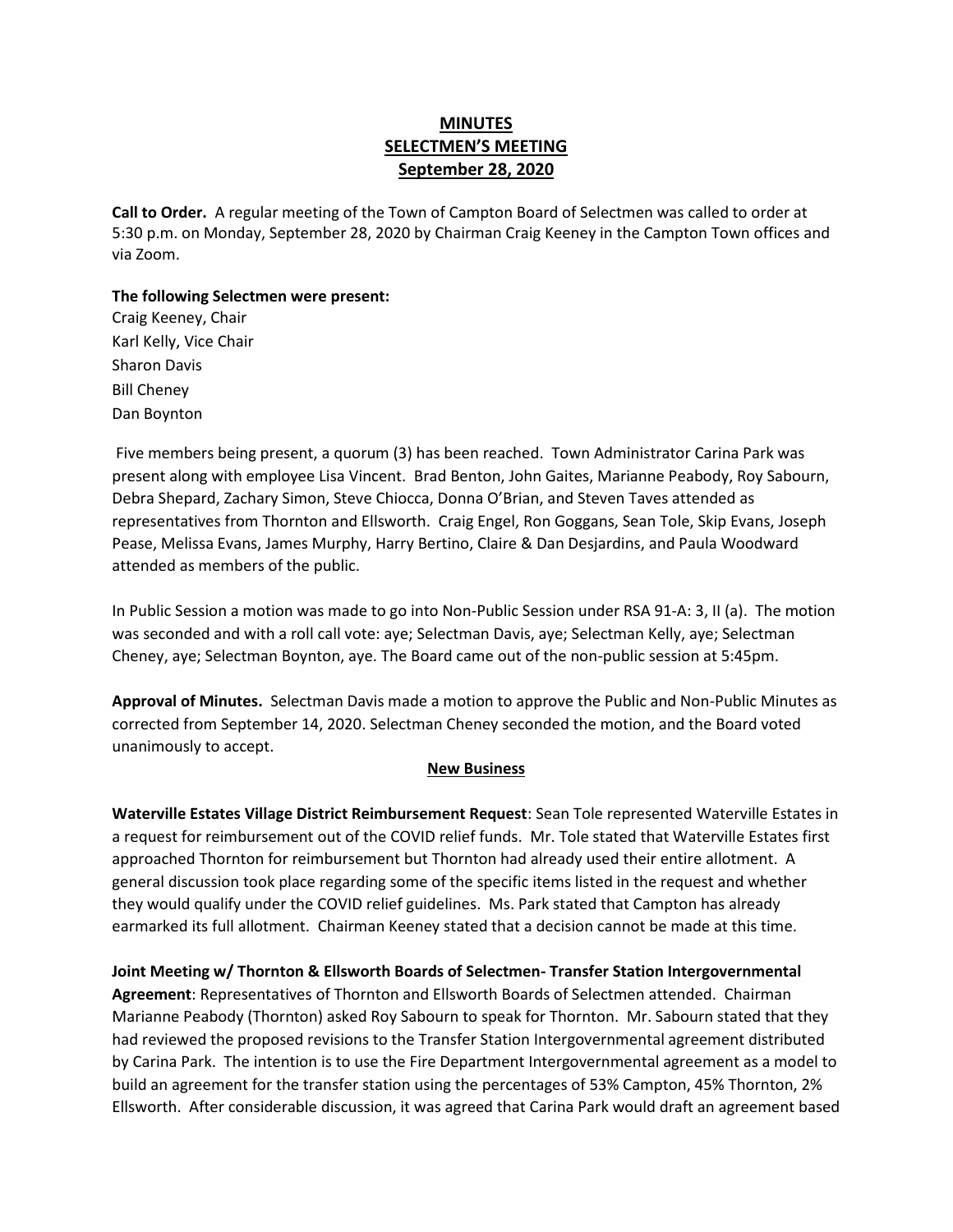on the existing FD agreement for a one-year term using 53%/45%/2%. Ms. Park will include a clause that restricts any major infrastructure renovations. The agreement will be reviewed toward the end of the first year to determine if any adjustments need to be made based on the 2020 census data, etc. It was agreed that the group will again meet to discuss a new 3-year agreement in late Summer/early Fall 2021. Ms. Park will circulate the draft to members of the three Boards for their review.

## **Committee Updates**

**Climate.** Selectman Boynton said that the Climate Committee's report is coming along and, as desired by the Board, is not making any recommendations of spending money for various projects. The committee has been researching things such as when town roads should be closed to heavy trucks, etc. In addition, the committee is investigating a no-cost grant that would pay for an assessment of improving "downtown."

**Conservation.** Selectman Boynton said that the assessment had been done for the Miller property but not yet on the second property. Multiple grants have already been written to obtain funds for the project. A grant is being written to the White Mountain Trail Collective for help designing and implementing a loop trail.

#### **Roads.**

- Selectman Cheney said that Eastern Corners work has been completed. He is waiting to hear from Butch Bain regarding work on the other side of the bridges on Eastern Corners Road.
- Selectman Boynton asked that someone from the Roads Committee look at the shoulder work just done on Bog Road and compare it to the work done on Fairgrounds Road.
- Selectman Davis said that there are potholes on Vintinner Road that need work. Carina replied that Butch Bain purchased cold pack last week for pothole work.
- Selectman Cheney is going to ask the calcium chloride supplier if it is too late in the season to apply it to the newly graveled roads.
- Ms. Park said that Butch Bain inspected the road work at Shannon Drive/Beebe River. He said that the work was up to town standards overall but needed more rock to bind the road on the south end. Jeff Andrews applied additional rock and requested that one of the selectmen come out and approve the base work before he adds the top layer of gravel. Selectmen Cheney and Kelly will go this week.
- A "substantial completion" meeting is scheduled for 09:30 on 9/29/20 at the Deer Run project. Ms. Park reported that an issue is taking place between Caulder Construction and Bryant Paving. Caulder was unable to do the required fine grading. Bryant Paving had the equipment to do the grading but said they would bill Caulder for the work. Bob Durfee gave the approval for this work. Selectmen Cheney and Kelly will attend the meeting. Ms. Park also reported that the vinyl fencing has not yet been installed.

**Policies.** Selectman Davis reported that two policies will be included in the next Board packet for their annual review. The personnel policy was distributed with revisions to the "role of supervisors" component. The policy now states that any disciplinary action needs to be put in writing and reported to the BOS within 10 days of the action. Ms. Davis made a motion to accept the changes to the personnel policy. Selectman Kelly seconded the motion and the Board approved unanimously.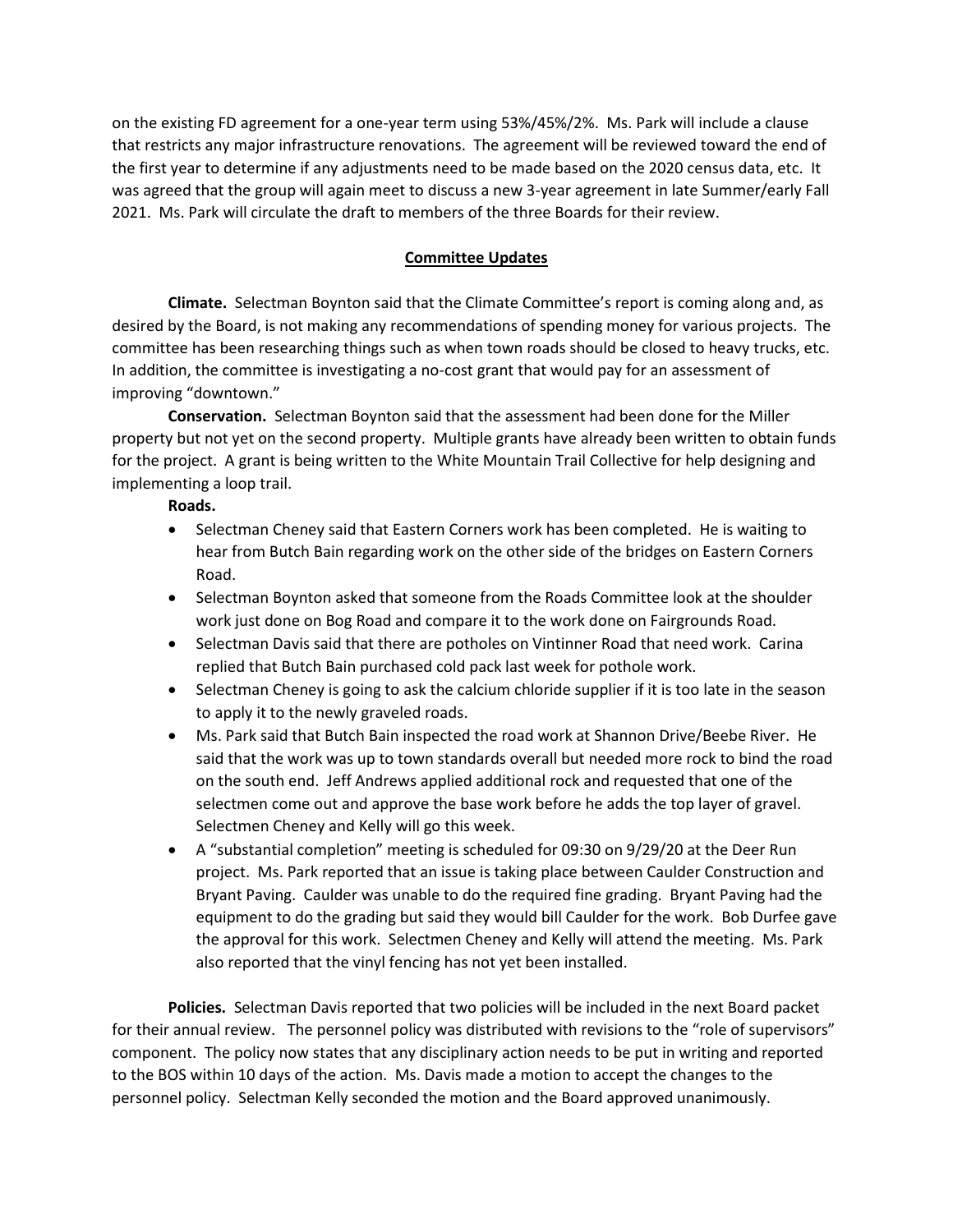## **Privilege of the Floor**

**Skip Evans** came to discuss a piece of property he gave to his daughter and her fiancé. Currently, the property is in violation of the zoning ordinance as there are two dwellings on the property. Mr. Evans informed that all utilities servicing the mobile home will be turned off in about a week and will therefore be uninhabitable and won't be occupied now through its demolition next Spring (by June  $1<sup>st</sup> 2021$ ). The mortgage lender needs documentation from the town. Carina Park will write a letter this week documenting the agreement with the town and will include a demolition permit.

**Craig Engel** asked when gravel would be placed on Ryder Road and stated that sand has filled the ditches and culverts. Chairman Keeney replied that additional gravel will be applied if funds remain at the end of the current jobs and the ditches should be cleaned out before winter.

**Claire Desjardins** asked for clarification about application of calcium chloride to Windmill and Ryder roads. Selectman Cheney said that he would be contacting the supplier to see if it makes sense to apply the product this late in the season.

## **Board Concerns and Directives**

**Dan Boynton** – stated that the Town Clerk has not sent Election Assistant position details that the BOS requested. Selectman Boynton wants to ensure that the necessary personnel are available to facilitate the upcoming election so he suggests that a part-time, temporary employee be obtained:

- Title: Election Assistant
- Start date October 5<sup>th</sup>
- End date November 5<sup>th</sup>
- Salary \$15/hour
- Ten hours per week
- Responsibilities will include:
	- o Attend mandatory training session(s)
	- o Assist in coordinating materials, people, and equipment necessary to conduct the election
	- o Perform duties associated with processing ballots

 $\circ$  Perform all other duties as assigned by the Clerk related to managing the election. The salary for this position will come from the CARES Act funding. Selectman Davis made a motion to approve the position as outlined above. Selectman Boynton seconded the motion and the Board voted unanimously to approve. Carina Park will notify the Town Clerk.

**Bill Cheney** – none stated.

**Sharon Davis** – none stated.

**Craig Keeney** – noted that some boards on Blair Bridge are flexing. He will discuss this with Butch Bain. **Karl Kelly** – none stated.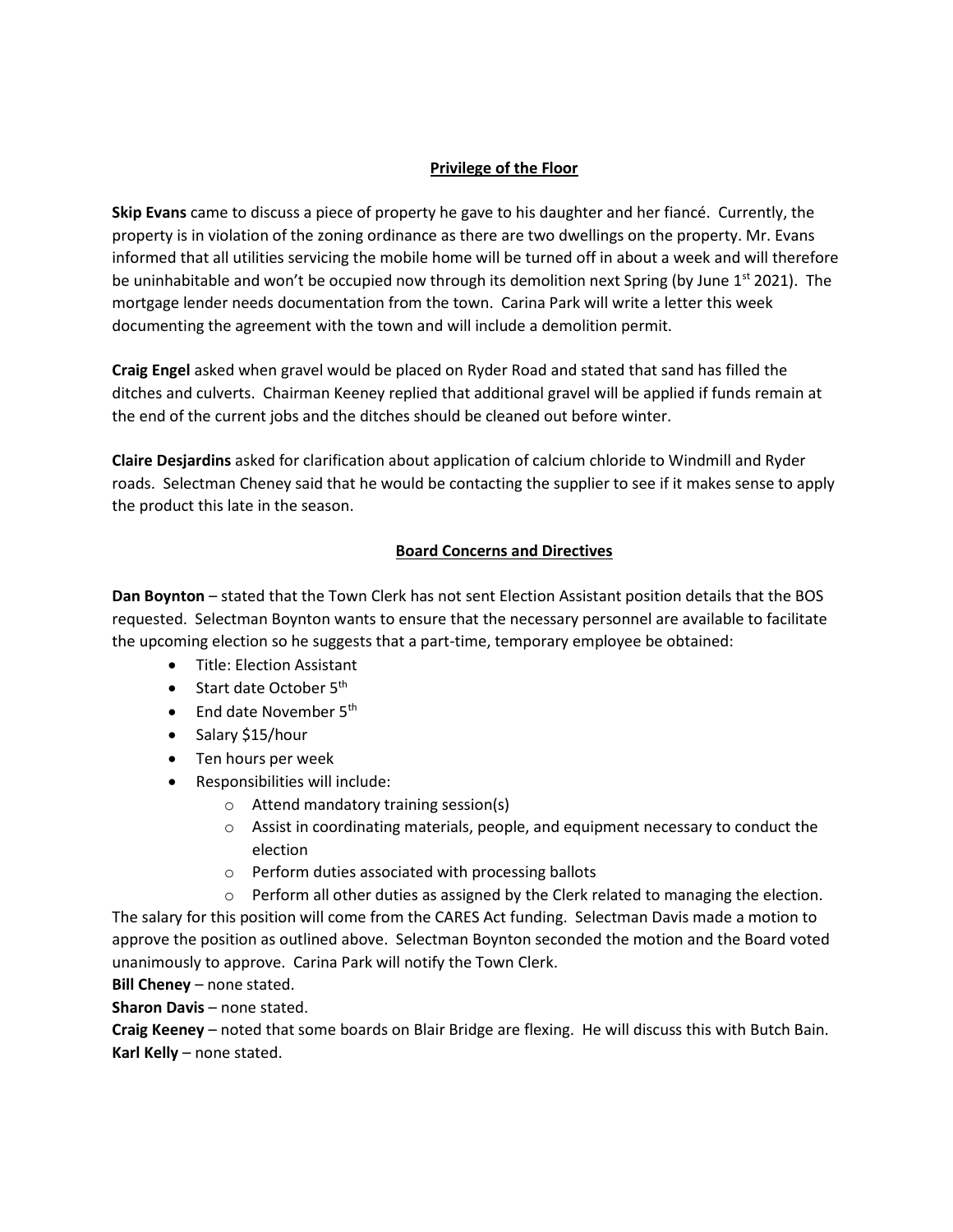#### **Correspondence**

Carina Park made a recommendation to the Board that the town continue for a second year using Pemi River Fuels since their pricing is competitive and they will continue offering employee discounts.

|         | 2020                 | 2021                   |
|---------|----------------------|------------------------|
| Propane | $\sim$<br>cл<br>ᆠᆞᆠᅴ | cа<br>10<br>. <u>.</u> |
| Oil     | <b></b><br>ンム・ムン     | 1.89ءَ<br>۴ı<br>◡      |

The Board agreed to continue with Pemi River Fuels for a second year.

On a related note, the underground tanks do not belong to Campton. Carina looked through the vendor checks and could not find any proof that Campton had paid for the tanks. Selectman Davis believes that the town did pay for the tanks so Carina will look through the records again.

Ms. Park asked the Selectmen which reserve funds they wish to cover the GMI paving bill (\$26,640) for Gearty Way. It was agreed that the funds would come from the Durgin Fund.

Wayne Hamel wrote a letter to the town asking that he be allowed an Elderly Exemption on taxes. Since his *original* application missed the April 15<sup>th</sup> deadline, the BOS agreed that he does not qualify for the exemption under 2021.

Dam Brew House went before the ZBA and was denied a variance on the setback for their accessory building. Dam Brew House appealed the decision but the appeal was submitted late so the ZBA will not hear the appeal. Since the BOS enforces the ZBA decisions, it will send a letter to Dam Brew House stating that it must remove the structure within 30 days or be fined \$100 each day thereafter. Selectman Cheney asked if the Board may place a lien on the property if the fine isn't paid. Ms. Park said that she would speak with both the town attorney and Chief Foss to determine the appropriate way to move forward on this matter.

Carina Park presented a proposed restructuring of the Board of Selectmen's Office. The current structure would remain in place through 2020. A discussion ensued regarding a computer for use by Jade Hartsgrove. It was decided that a new computer would be purchased for use by Corey Davenport and his old computer would be used by Jade.

Hannah Joyce has requested time during the next BOS (10/13/20) meeting to discuss tax deeding. Ms. Park placed a call to the town attorney to request guidance in light of the COVID related hold on evictions as the town will not want to take a tax deed to an occupied property because of liability issues if there is still a moratorium on evictions.

Hannah Joyce has requested a pay out of unused vacation time for the employees in the TC/TX office. The Board will not proceed with this matter until the very end of the current budget cycle.

**-----**